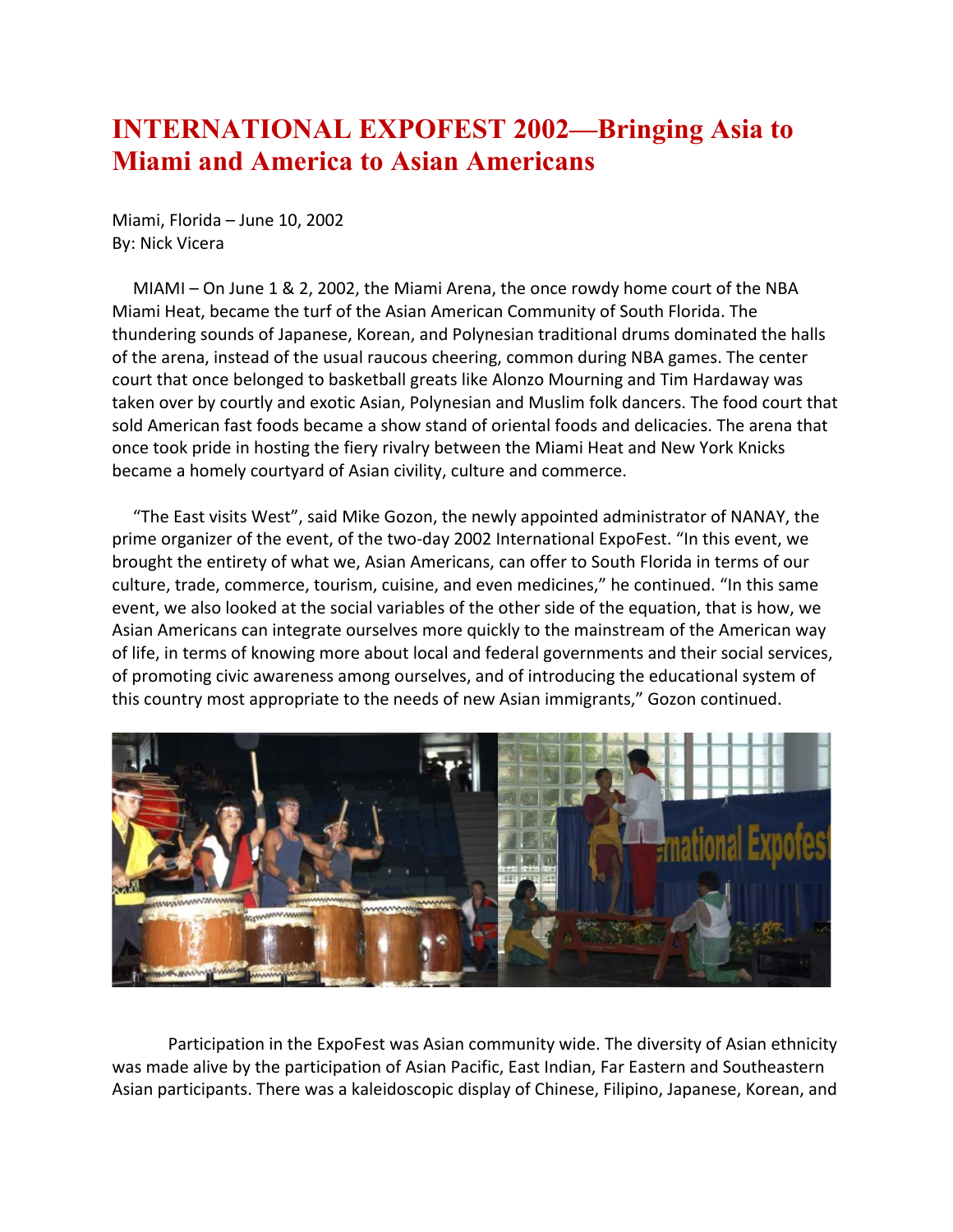Thai handicrafts and art pieces, and Chinese and Korean alternative medicines, like herbal medicines and massage therapies. There were a variety of Chinese, Filipino, Korean, Laotian, Thai, and Vietnamese foods, sizzling and always ready to satisfy anybody's eager taste buds. Cultural entertainment crossed ethnic boundaries offering a mixed revue of Asian folklore and drama – Chinese acrobats, Filipino folk dances, Korean and Japanese drummers, Muslim dances, and Polynesian hulas.

On the other end of the arena lobby, were the local American participants, invited to provide Asian immigrants with information on how to familiarize themselves with the reality of living in America. The Equal Employment Opportunity Commision (EEOC), the Food and Drug Administration (FDA), the Immigration and Naturalization Service (INS), and the Social Security Administration (SSA) provided visitors with wide-ranging literatures of their services to facilitate their transition to the dynamics of the American way of life. Admission counselors of local vocational and technical colleges, like the Keiser College and Miami-Dade Community College, set up desks to invite new immigrants to their short-term curriculum as ways of easing their entry to the domestic labor market. Retirement homes and health insurance companies also set up booths to advise seniors of their services and programs for the elderly, a concept of service still novel to Asian families in the care of their elders.



"Citizenship must be exercised with a willing and voluntary discharge of civic services," said Bennie Trinidad, NANAY vice president and overall coordinator of the ExpoFest. "One longterm objective of our program is to encourage Asian Americans to involve themselves more in community work and render civic duties to their new country, the U.S., in private capacity, like performing services for the Peace Corps and Americorps, the country's leading endorsers of volunteerism and volunteer work, and it is one reason why we are inviting these organizations in our ExpoFest," he continued.

"The Filipino American participation in the ExpoFest was outstanding," said Ted Ravelo, president of the Filipino Community Association of Florida. Cielo Martinez, the New Orleansbased Philippine honorary consult general, set up the Philippine Consulate on Wheels in cooperation with the Filipino American Ministries of Dr. Marion Faldas. The local chapter of the